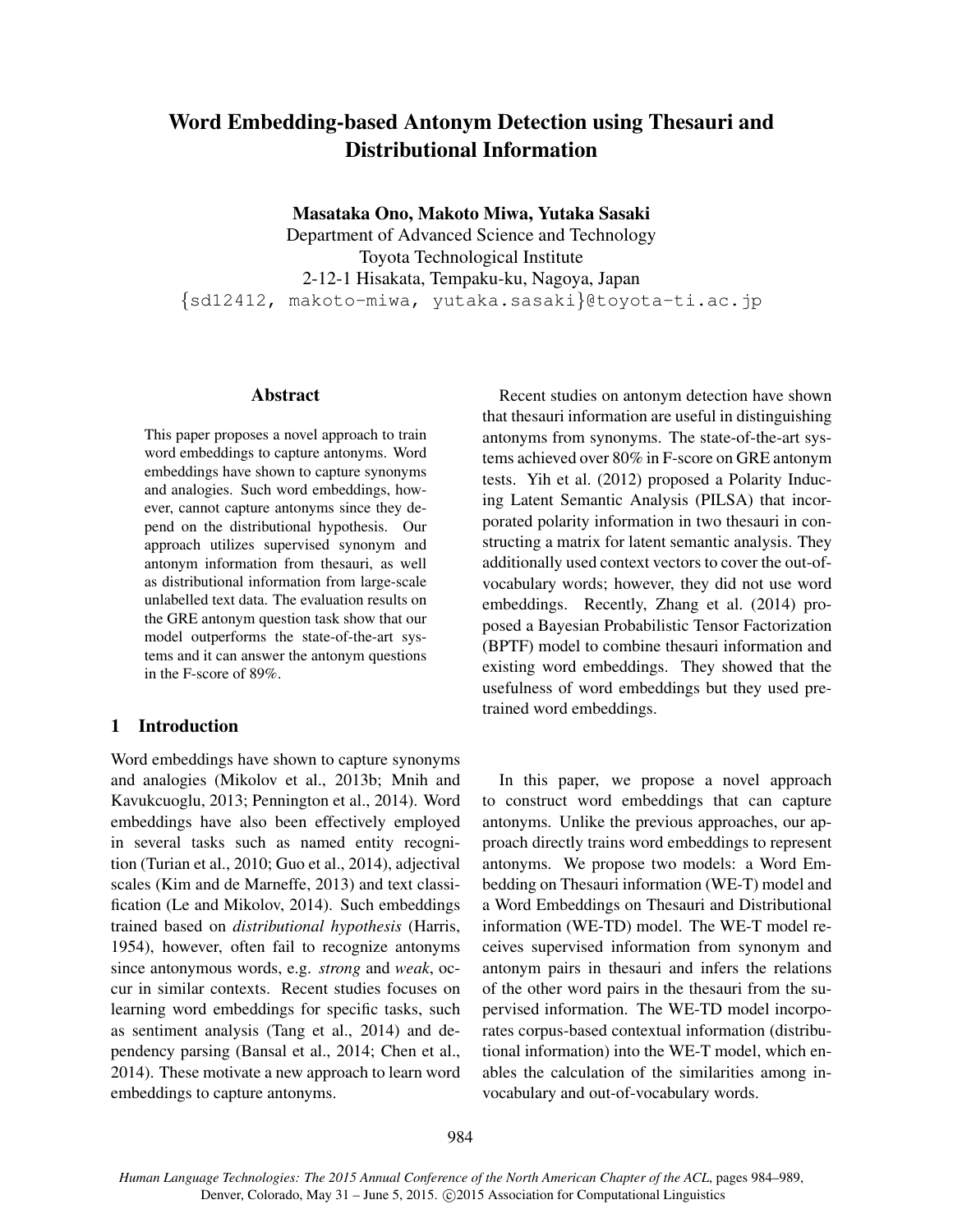

Figure 1: Overview of our approach. When we use the thesauri directly, *disperse* and *garner* are known to be antonymous and *disperse* and *scatter* are known to be synonymous, but the remaining relations are unknown. WE-T infers indirect relations among words in thesauri. Furthermore, WE-TD incorporates distributional information, and the relatedness among in-vocabulary and out-of-vocabulary words (*nucleate* here) are obtained.

#### 2 Word embeddings for antonyms

This section explains how we train word embeddings from synonym and antonym pairs in thesauri. We then explain how to incorporate distributional information to cover out-of-vocabulary words. Figure 1 illustrates the overview of our approach.

## 2.1 Word embeddings using thesauri information

We first introduce a model to train word embeddings using thesauri information alone, which is called the WE-T model. We embed vectors to words in thesauri and train vectors to represent synonym and antonym pairs in the thesauri. More concretely, we train the vectors by maximizing the following objective function:

$$
\sum_{w \in V} \sum_{s \in S_w} \log \sigma(\text{sim}(w, s)) + \alpha \sum_{w \in V} \sum_{a \in A_w} \log \sigma(-\text{sim}(w, a)) \tag{1}
$$

V is the vocabulary in the sauri.  $S_w$  is a set of synonyms of a word  $w$ , and  $A_w$  is a set of antonyms of a word w.  $\sigma(x)$  is the sigmoid function  $\frac{1}{1+e^{-x}}$ .  $\alpha$  is a parameter to balance the effects of synonyms and antonyms.  $sim(w_1, w_2)$  is a scoring function that measures a similarity between two vectors embedded to the corresponding words  $w_1$  and  $w_2$ . We use the following asymmetric function for the scoring function:

$$
sim(w_1, w_2) = \mathbf{v}_{w_1} \cdot \mathbf{v}_{w_2} + b_{w_1} \tag{2}
$$

 $v_w$  is a vector embedded to a word w and  $b_w$  is a scalar bias term corresponding to  $w$ . This similarity score ranges from minus infinity to plus infinity and the sigmoid function in Equation (1) scales the score into the  $[0, 1]$  range.

The first term of Equation (1) denotes the sum of the similarities between synonym pairs. The second term of Equation (1) denotes the sum of the dissimilarities between antonym pairs. By maximizing this objective, synonym and antonym pairs are tuned to have high and low similarity scores respectively, and indirect antonym pairs, e.g., synonym of antonym, will also have low similarity scores since the embeddings of the words in the pairs will be dissimilar. We use AdaGrad (Duchi et al., 2011) to maximize this objective function. AdaGrad is an online learning method using a gradient-based update with automatically-determined learning rate.

## 2.2 Word embeddings using thesauri and distributional information

Now we explain a model to incorporate corpusbased distributional information into the WE-T model, which is called the WE-TD model.

We hereby introduce Skip-Gram with Negative Sampling (SGNS) (Mikolov et al., 2013a), which the WE-TD model bases on. Levy and Goldberg (2014) shows the objective function for SGNS can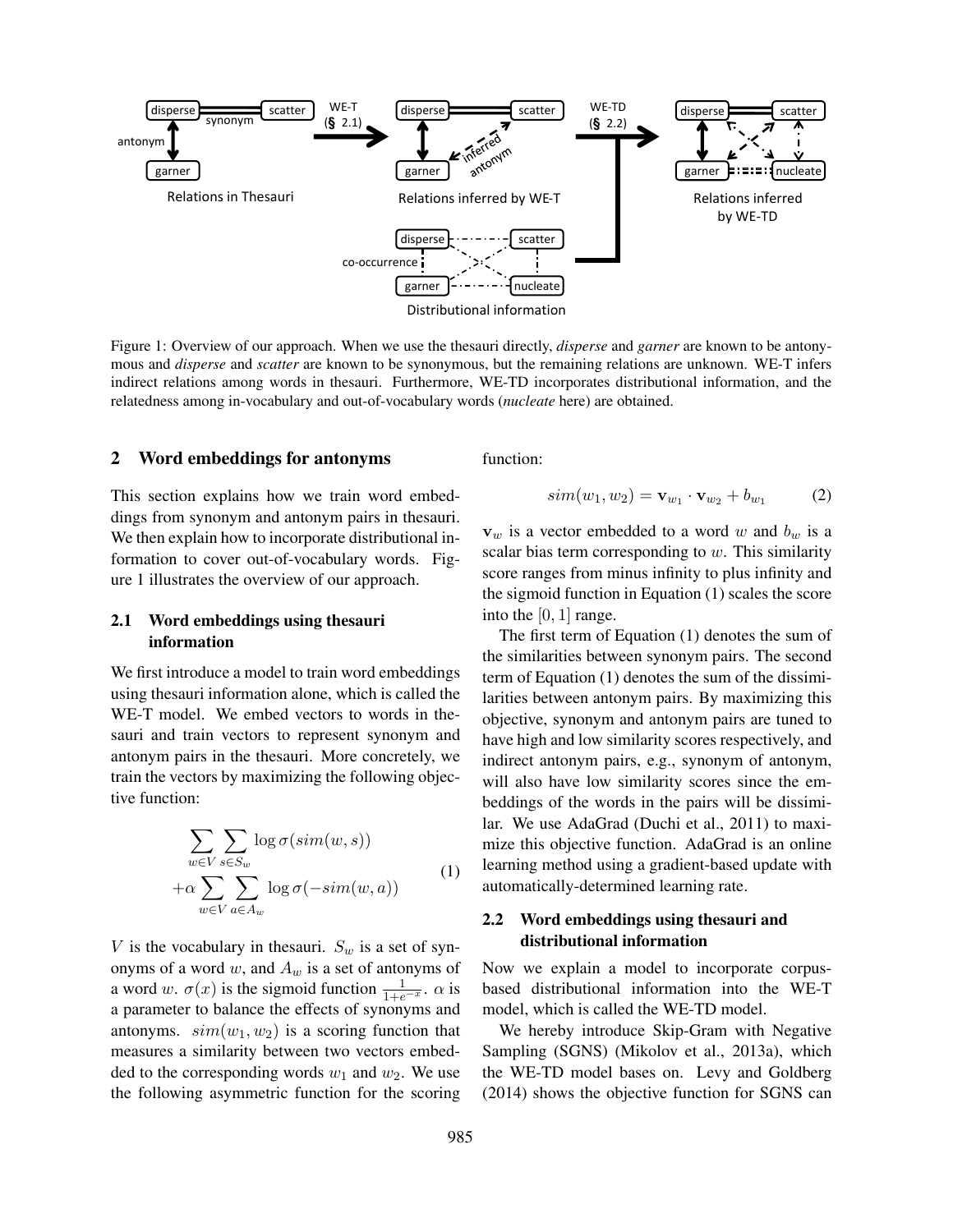be rewritten as follows.

$$
\sum_{w \in V} \sum_{c \in V} \{ \#(w, c) \log \sigma(\text{sim}(w, c))
$$
  
+  $k \#(w) P_0(c) \log \sigma(-\text{sim}(w, c)) \}$  (3)

The first term represents the co-occurrence pairs within a context window of  $C$  words preceding and following target words.  $\#(w, c)$  stands for the number of appearances of a target word  $w$  and its context  $c$ . The second term represents the negative sampling.  $k$  is a number of negatively sampled words for each target word.  $\#_p(w)$  is the number of appearances of  $w$  as a target word, and its negative context  $c$  is sampled from a modified unigram distribution  $P_0$  (Mikolov et al., 2013a). We employ the subsampling (Mikolov et al., 2013a), which discards words according to the probability of  $P(w) = 1 - \sqrt{\frac{t}{n^{(i)}}}$  $\frac{t}{p(w)}$ .  $p(w)$  is the proportion of occurrences of a word w in the corpus, and  $t$  is a threshold to control the discard. When we use a large-scale corpus directly, the effects of rare words are dominated by the effects of frequent words. Subsampling alleviates this problem by discarding frequent words more often than rare words.

To incorporate the distributional information into the WE-T model, we propose the following objective function, which simply adds this objective function to Equation 1 with an weight  $\beta$ :

$$
\beta \{ \sum_{w \in V} \sum_{s \in S_w} \log \sigma(\text{sim}(w, s))
$$
  
+
$$
\alpha \sum_{w \in V} \sum_{a \in A_w} \log \sigma(-\text{sim}(w, a)) \}
$$
  
+
$$
\sum_{w \in V} \sum_{c \in V} \{\#(w, c) \log \sigma(\text{sim}(w, c))
$$
  
+
$$
k \#(w) P_0(c) \log \sigma(-\text{sim}(w, c)) \}
$$
\n(4)

This function can be further arranged as

$$
\sum_{w \in V} \sum_{c \in V} \{ A_{w,c} \log \sigma(\text{sim}(w, c)) + B_{w,c} \log \sigma(-\text{sim}(w, c)) \}
$$
\n
$$
(5)
$$

Here, the coefficients  $A_{w,c}$  and  $B_{w,c}$  are sums of corresponding coefficients in Equation 4. These terms can be pre-calculated by using the number of appearances of contextual word pairs, unigram distributions, and synonym and antonym pairs in thesauri.

The objective is maximized by using AdaGrad. We skip some updates according to the coefficients  $A_{w,c}$  and  $B_{w,c}$  to speed up the computation; we ignore the terms with extremely small coefficients  $(< 10^{-5}$ ) and we sample the terms according to the coefficients when the coefficients are less than 1.

# 3 Experiments

## 3.1 Evaluation settings

This section explains the task setting, resource for training, parameter settings, and evaluation metrics.

#### 3.1.1 GRE antonym question task

We evaluate our models and compare them with other existing models using GRE antonym question dataset originally provided by Mohammad et al. (2008). This dataset is widely used to evaluate the performance of antonym detection. Each question has a target word and five candidate words, and the system has to choose the most contrasting word to the target word from the candidate words (Mohammad et al., 2013). All the words in the questions are single-token words. This dataset consists of two parts, development and test, and they have 162 and 950 questions, respectively. Since the test part contains 160 development data set, We will also report results on 790 (950-160) questions following Mohammad et al. (2013).

In evaluating our models on the questions, we first calculated similarities between a target word and its candidate words. The similarities were calculated by averaging asymmetric similarity scores using the similarity function in Equation 2. We then chose a word which had the lowest similarity among them. When the model did not contain any words in a question, the question was left unanswered.

#### 3.1.2 Resource for training

For supervised dataset, we used synonym and antonym pairs in two thesauri: WordNet (Miller, 1995) and Roget (Kipfer, 2009). These pairs were provided by Zhang et al.  $(2014)^1$ . There were 52,760 entries (words), each of which had 11.7 synonyms on average, and 21,319 entries, each of which had 6.5 antonyms on average.

<sup>1</sup>https://github.com/iceboal/ word-representations-bptf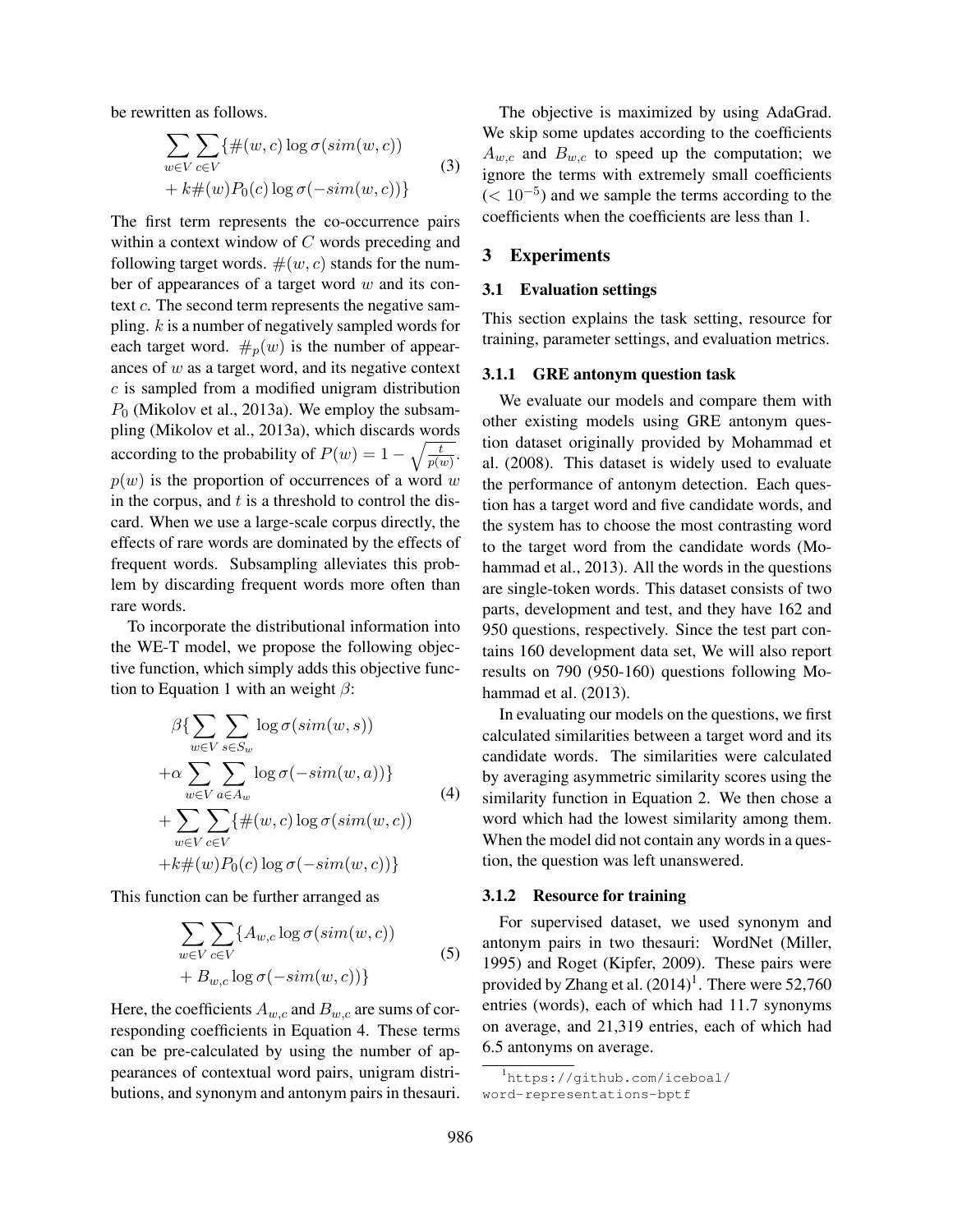|                                                       | Dev. Set |      |      | Test Set $(950)$ |      |      | <b>Test Set (790)</b> |      |            |
|-------------------------------------------------------|----------|------|------|------------------|------|------|-----------------------|------|------------|
|                                                       | Prec.    | Rec. | F    | Prec.            | Rec. | F    | Prec.                 | Rec. | $_{\rm F}$ |
| Encarta lookup <sup>T</sup>                           | 0.65     | 0.61 | 0.63 | 0.61             | 0.56 | 0.59 |                       |      |            |
| WordNet & Roget lookup $\P$                           | 1.00     | 0.49 | 0.66 | 0.98             | 0.45 | 0.62 | 0.98                  | 0.45 | 0.61       |
| WE-T                                                  | 0.92     | 0.71 | 0.80 | 0.90             | 0.72 | 0.80 | 0.90                  | 0.72 | 0.80       |
| WordNet $+$ Affix heuristics                          | 0.79     | 0.66 | 0.72 |                  |      |      | 0.77                  | 0.63 | 0.69       |
| $+$ Adjacent category annotation <sup>§</sup>         |          |      |      |                  |      |      |                       |      |            |
| WE-D                                                  | 0.09     | 0.08 | 0.09 | 0.08             | 0.07 | 0.07 | 0.07                  | 0.07 | 0.07       |
| Encarta PILSA                                         | 0.88     | 0.87 | 0.87 | 0.81             | 0.80 | 0.81 |                       |      |            |
| $+$ S2Net + Embedding <sup>†</sup>                    |          |      |      |                  |      |      |                       |      |            |
| WordNet & Roget BPTF <sup><math>\ddagger</math></sup> | 0.88     | 0.88 | 0.88 | 0.82             | 0.82 | 0.82 |                       |      |            |
| WE-TD                                                 | 0.92     | 0.91 | 0.91 | 0.90             | 0.88 | 0.89 | 0.89                  | 0.87 | 0.88       |

Table 1: Results on the GRE antonym question task.  $\dagger$  is from Yih et al. (2012),  $\dagger$  is from Zhang et al. (2014), and  $\ddagger$ is from Mohammad et al. (2013). ¶ slightly differs from the result in Zhang et al. (2014) since thesauri can contain multiple candidates as antonyms and the answer is randomly selected for the candidates.

|                |                                      | #              | Example   |                |           |  |
|----------------|--------------------------------------|----------------|-----------|----------------|-----------|--|
| Error Type     | Description                          | Errors         | Target    | Gold           | Predicted |  |
| Contrasting    | Predicted answer is contrasting,     | 7              | reticence | loquaciousness | storm     |  |
|                | but not antonym.                     |                | dussuade  | exhort         | extol     |  |
| Degree         | Both answers are antonyms, but gold  | 3              | postulate | verify         | reject    |  |
|                | has a higher degree of contrast.     |                |           |                |           |  |
| Incorrect gold | Gold answer is incorrect.            | $\overline{2}$ | flinch    | extol          | advance   |  |
| Wrong          | Gold and predicted answers are       |                | hapless   | fortunate      | happy     |  |
| expansion      | both in the expanded thesauri.       |                |           |                |           |  |
| Incorrect      | Predicted answer is not contrasting. |                | sessile   | obile          | ceasing   |  |
| Total          |                                      | 14             |           |                |           |  |

Table 2: Error types by WE-TD on the development set.

We obtained raw texts from Wikipedia on November 2013 for unsupervised dataset. We lowercased all words in the text.

## 3.1.3 Parameter settings

The parameters were tuned using the development part of the dataset. In training the WE-T model, the dimension of embeddings was set to 300, the number of iteration of AdaGrad was set to 20, and the initial learning rate of AdaGrad was set to 0.03.  $\alpha$ in Equation 1 were set to 3.2, according to the proportion of the numbers of synonym and antonym pairs in the thesauri. In addition to these parameters, when we trained the WE-TD model, we added the top 100,000 frequent words appearing in Wikipedia into the vocabulary. The parameter  $\beta$  was set to 100,

the number of negative sampling  $k$  was set as 5, the context window size  $C$  was set to 5, the threshold for subsampling<sup>2</sup> was set to  $10^{-8}$ .

#### 3.1.4 Evaluation metrics

We used the *F-score* as a primary evaluation metric following Zhang et al. (2014). The *F-score* is the harmonic mean of *precision* and *recall*. *Precision* is the proportion of correctly answered questions over answered questions. *Recall* is the proportion of correctly answered questions over the questions.

<sup>&</sup>lt;sup>2</sup>This small threshold is because this was used to balance the effects of supervised and unsupervised information.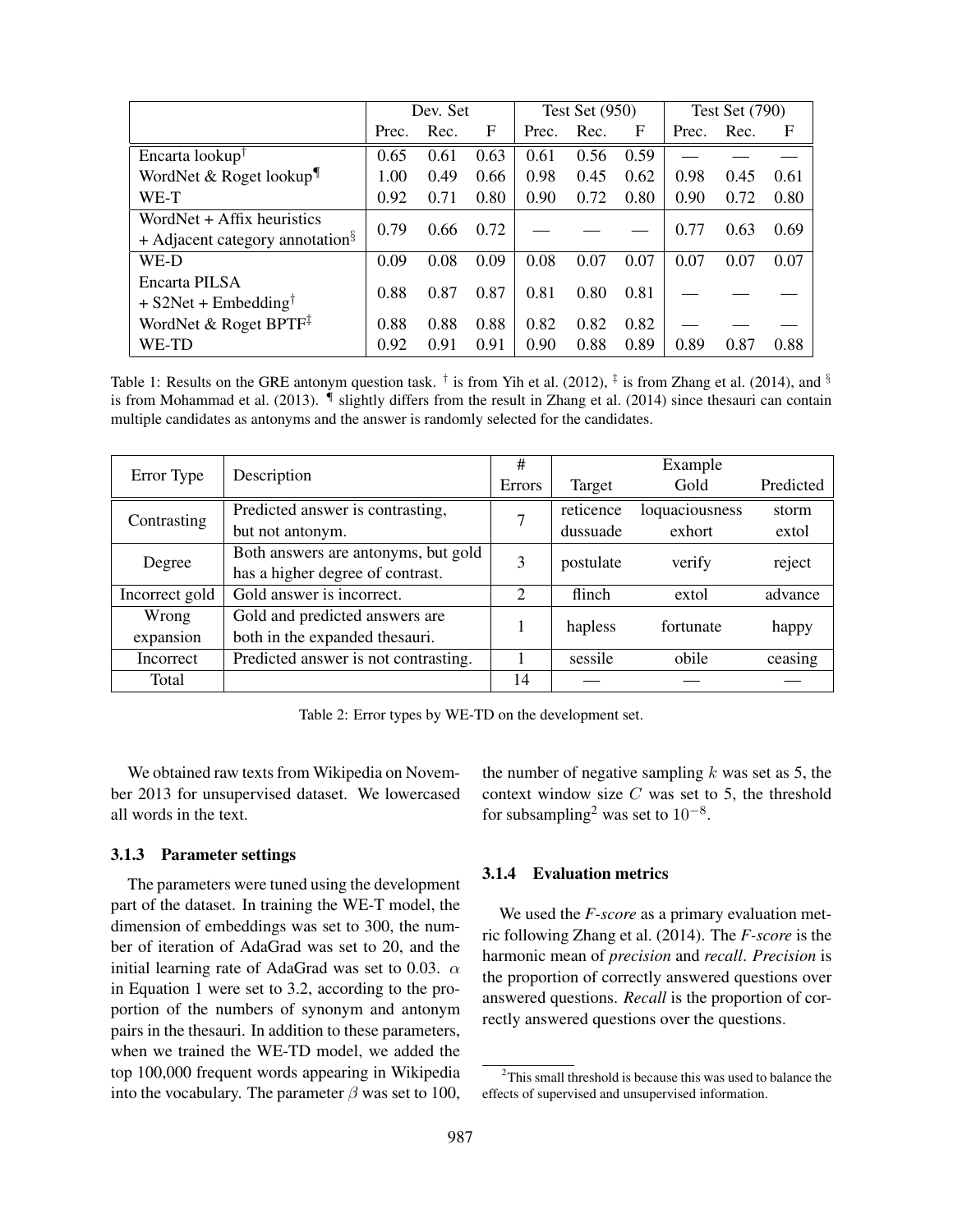## 3.2 Results

Table 1 shows the results of our models on the GRE antonym question task. This table also shows the results of previous systems (Yih et al., 2012; Zhang et al., 2014; Mohammad et al., 2013) and models trained on Wikipedia without thesauri (WE-D) for the comparison.

The low performance of WE-D illuminates the problem of distributional hypothesis. Word embeddings trained by using distributional information could not distinguish antonyms from synonyms.

Our WE-T model achieved higher performance than the baselines that only look up thesauri. In the thesauri information we used, the synonyms and antonyms have already been extended for the original thesauri by some rules such as ignoring part of speech (Zhang et al., 2014). This extension contributes to the larger coverage than the original synonym and antonym pairs in the thesauri. This improvement shows that our model not only captures the information of synonyms and antonyms provided by the supervised information but also infers the relations of other word pairs more effectively than the rule-based extension.

Our WE-TD model achieved the highest score among the models that use both thesauri and distributional information. Furthermore, our model has small differences in the results on the development and test parts compared to the other models.

#### 3.3 Error Analysis

We analyzed the 14 errors on the development set, and summarized the result in Table 2.

Half of the errors (i.e., seven errors) were caused in the case that the predicted word is contrasting to some extent but not antonym ("Contrasting"). This might be caused by some kind of semantic drift. In order to predict these gold answers correctly, constraints of the words, such as part of speech and selectional preferences, need to be used. For example, "venerate" usually takes "person" as its object, while "magnify" takes "god." Three of the errors were caused by the degree of contrast of the gold and the predicted answers ("Degree"). The predicted word can be regarded as an antonym but the gold answer is more appropriate. This is because our model does not consider the degree of antonymy, which is out of our focus. One of the questions in the errors had an incorrect gold answer ("Incorrect gold"). We found that in one case both gold and predicted answers are in the expanded antonym dictionary ("Wrong expansion"). In expanding dictionary entries, the gold and predicted answers were both included in the word list of an antonym entries. In one case, the predicted answer was simply wrong ("Incorrect").

# 4 Conclusions

This paper proposed a novel approach that trains word embeddings to capture antonyms. We proposed two models: WE-T and WE-TD models. WE-T trains word embeddings on thesauri information, and WE-TD incorporates distributional information into the WE-T model. The evaluation on the GRE antonym question task shows that WE-T can achieve a higher performance over the thesauri lookup baselines and, by incorporating distributional information, WE-TD showed 89% in F-score, which outperformed the conventional state-of-the-art performances. As future work, we plan to extend our approaches to obtain word embeddings for other semantic relations (Gao et al., 2014).

#### References

- Mohit Bansal, Kevin Gimpel, and Karen Livescu. 2014. Tailoring continuous word representations for dependency parsing. In *Proceedings of the 52nd Annual Meeting of the Association for Computational Linguistics (Volume 2: Short Papers)*, pages 809–815, Baltimore, Maryland, June. Association for Computational Linguistics.
- Wenliang Chen, Yue Zhang, and Min Zhang. 2014. Feature embedding for dependency parsing. In *Proceedings of COLING 2014, the 25th International Conference on Computational Linguistics: Technical Papers*, pages 816–826, Dublin, Ireland, August. Dublin City University and Association for Computational Linguistics.
- John Duchi, Elad Hazan, and Yoram Singer. 2011. Adaptive subgradient methods for online learning and stochastic optimization. *Journal of Machine Learning Research*, 12:2121–2159, July.
- Bin Gao, Jiang Bian, and Tie-Yan Liu. 2014. Wordrep: A benchmark for research on learning word representations. *ICML 2014 Workshop on Knowledge-Powered Deep Learning for Text Mining*.